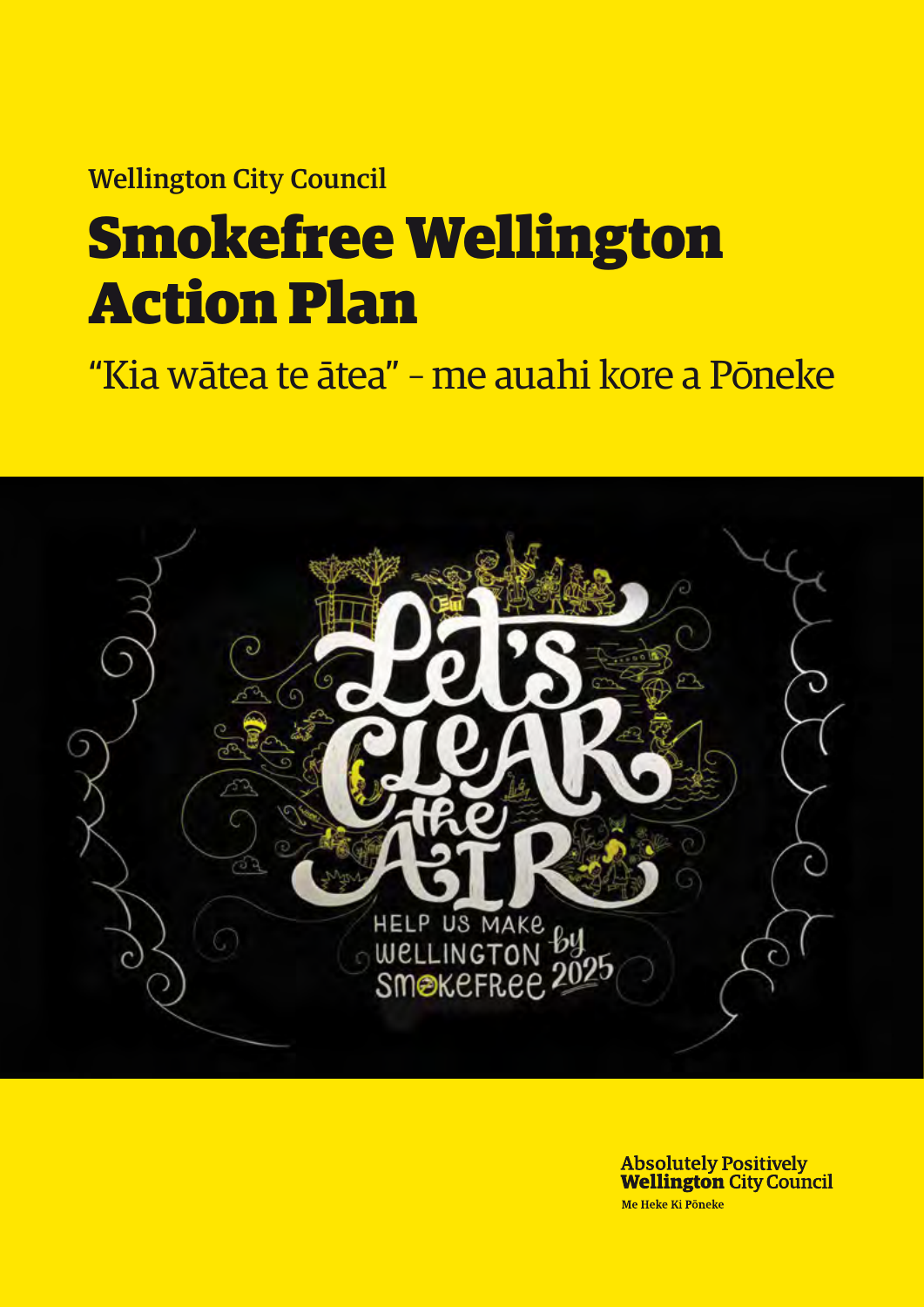# Wellington's Smokefree Goal: Less than 5 percent of Wellingtonians will smoke.

## **Acknowledgements**

The Council is grateful to numerous individuals and agencies for their participation in developing this plan; including the Cancer Society, Otago University, the Health Promotion Agency, Takiri Mai te Ata Whānau Ora Collective, the Ministry of Health, Greater Wellington Regional Council, Hutt City Council, Healthy Families Lower Hutt, the Hutt Valley and Midcentral District Health Boards, Regional Public Health, and Kaiwhakahaere Tupeka Kore Hāpai Te Hauora Māori Public Health (Auckland). Sustainable Coastlines Aotearoa, Surf Lifesaving New Zealand and Residents associations have also participated in the discussion about smokefree beaches.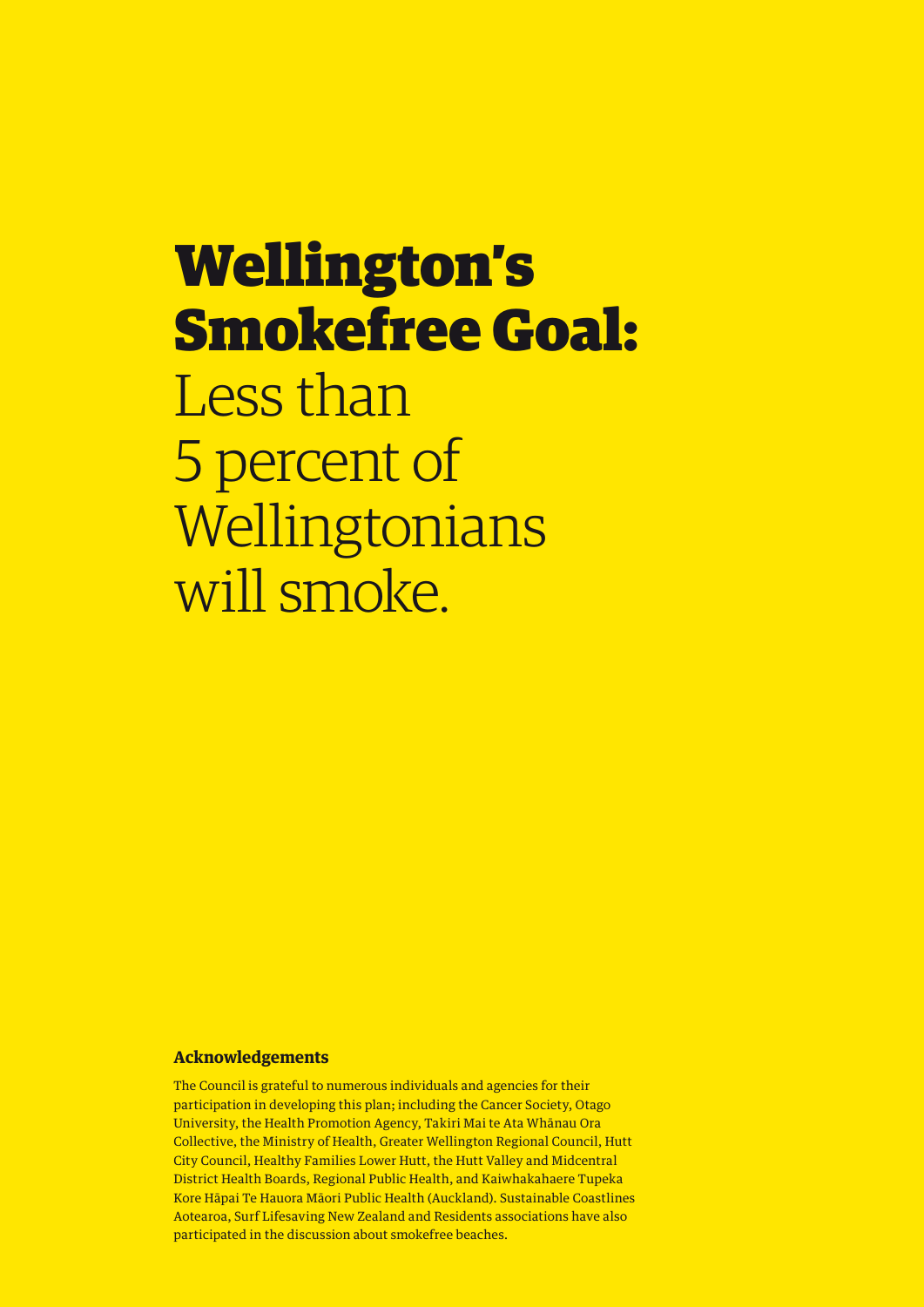# Introduction

The Smokefree Wellington Action Plan (the Action Plan) re-affirms Wellington City Council's commitment to the nationwide Smokefree Aotearoa 2025 goal (the Smokefree Aotearoa goal) set by the Government in 2011 and updates and replaces the Smokefree Wellington Action Plan 16/17.

The Smokefree Aotearoa goal is that fewer than 5 percent of New Zealanders will be smokers. The government approach is that this will be achieved by:

- − protecting children from exposure to tobacco marketing and promotion
- − reducing the supply of, and demand for tobacco, and
- − providing the best possible support for quitting.

The Smokefree Aotearoa goal was set to tackle the significant harm caused by smoking<sup>1</sup>. Smoking kills more than 50 percent of long-term smokers – around 5,000 New Zealanders a year, nearly 13 every day<sup>2</sup>. Frontline medical staff report that smokers first present with complications due to smoking-related diseases in early middle age.

About 529,000 New Zealanders still smoke daily, some 13.8 percent3 of the population. Wellington City has the lowest overall rate of smokers in New Zealand at 9.5 percent<sup>4</sup>.

# **Context for Wellington City Council – smokefree outdoor public spaces**

The Smokefree Aotearoa goal is about reducing smoking and preventing smoking related deaths and other smoking related harm. Many agencies are working together on tobacco control, stop smoking support, regulation, and building public support nationwide. New taxes for tobacco will continue to be rolled out until 2020, and standardised packaging of tobacco products has been introduced. There are ongoing mass media campaigns, and smokers who wish to quit can access free stop smoking support.

The Wellington City Council contribution is focussed on the creation and management of smokefree events and outdoor public spaces. These help smokers who are trying to quit and remain smokefree, and help prevent young people from taking up smoking, by reducing the visibility of smoking.

> *The less smoking young people see around them, the less likely they are to become smokers themselves. Not seeing people smoking tells young people that being smokefree is a normal way of life, and smoking is the exception not the rule5 .*

The smokefree spaces in Wellington are:

- − All playgrounds
- − All skate parks
- − All sports fields
- − All bus stops
- − Te Ngākau Civic Square
- − Entrances of all Council buildings out to 10 metres; eg libraries, community centres, recreation centres and swimming pools
- − Waitangi Park, the Botanic Gardens, Otari Wilton Bush, Truby King Park, Bolton Street Cemetery, and Midland Park
- − Laneways6, currently Cable Car Lane, Eva St, Leeds St, Egmont St and parts of Chew's Lane
- − Zealandia and the Wellington Zoo

#### Added in this Action Plan are

- − All beaches (effective from September 2019)
- − Grey Street pocket square (after redevelopment work is completed in mid-2019)

All Council events are smokefree. New and refurbished Council housing and the communal areas of Council housing complexes (smoking areas provided) are also smokefree.

<sup>1</sup> Māori Affairs Committee, 2010. Inquiry into the tobacco industry in Aotearoa and the consequences of tobacco use for Māori. New Zealand House of Representatives.

<sup>2</sup> Health Effects of Smoking. Ministry of Health **https:/**/**[www.health.govt.nz/](https://www.health.govt.nz/your-health/healthy-living/addictions/smoking/health-effects-smoking) [your-health/healthy-living/addictions/smoking/health-effects-smoking](https://www.health.govt.nz/your-health/healthy-living/addictions/smoking/health-effects-smoking)**

<sup>3</sup> Health Promotion Agency, Tobacco Data Repository, **<https://www.tcdata.org.nz/>**

<sup>4</sup> Census 2013 count, Census 2018 results are due in 2019.

<sup>5</sup> **https://www.smokefree.org.nz/smokefree-environments/why-do-we-havesmokefree-environments**

<sup>6</sup> Laneways were designated smokefree in the Smokefree Wellington Action Plan 2016/17, progressed on a case-by-case basis. This Action Plan adds criteria for considering any space, including laneways.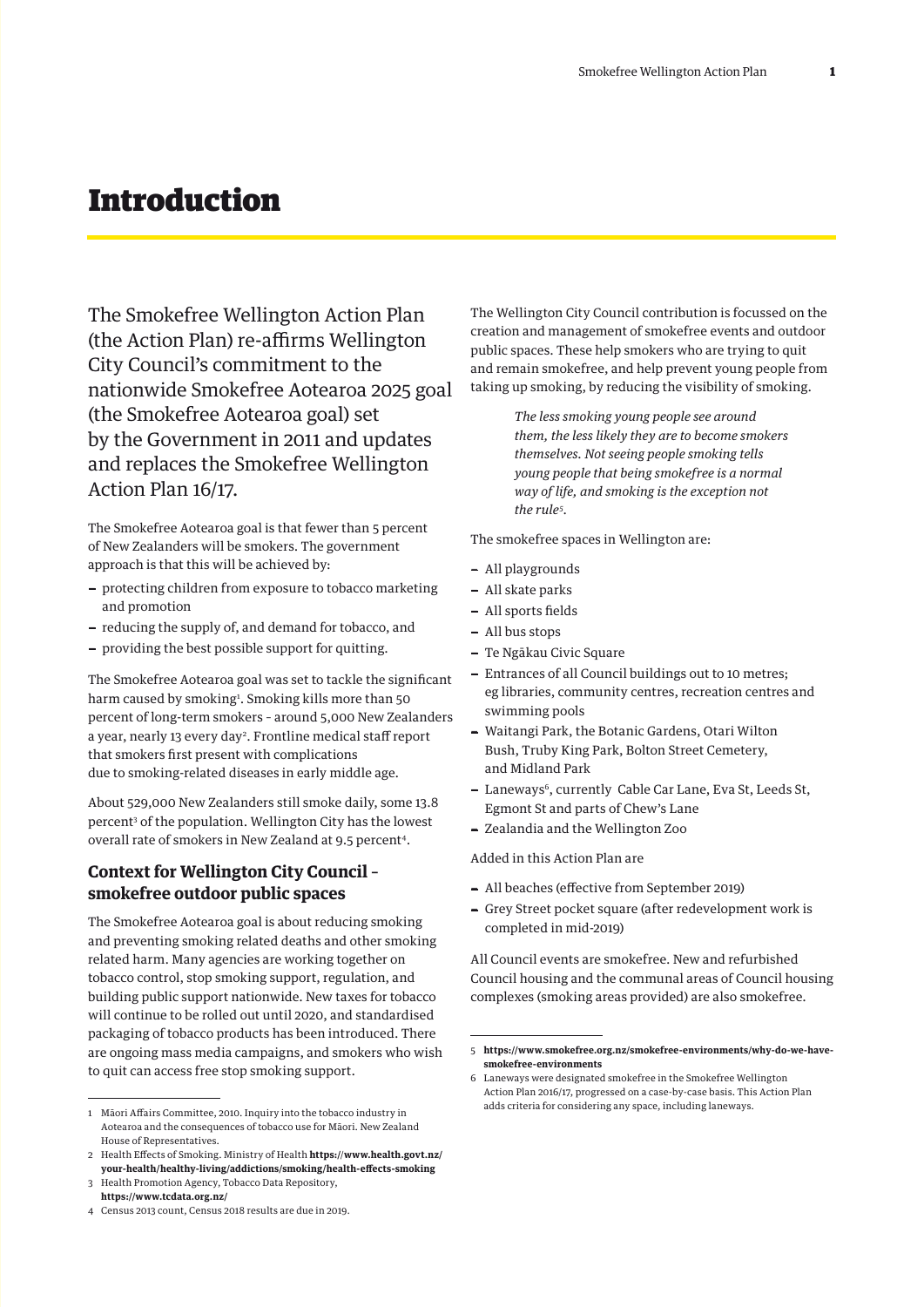Outdoor dining and bar venues receive a discount on the fees for using public space if they are smokefree. About a third of outdoor dining venues using pavements are now smokefree7 .

The Smoke-Free Environments Act 1990 prohibits smoking in workplaces and certain public areas, but smoking is not illegal. While the Action Plan is designed to make Wellington progressively smokefree, it is implemented through signage, general communications and education. This approach seeks to reduce smoking in our city, and support smokers who would like to stop. It does not seek to punish smokers.

> *Vaping products, also known as e-cigarettes, are devices that produce a vapour by heating a solution (e-liquid). The Council asks that people not vape in smokefree spaces or at smokefree events.*

# **Smokefree Wellington – research and the next steps**

In 2018 the Council conducted a survey of public attitudes, following on from a similar survey in 2015. Some key points from the 2018 survey are:

- − nine out of 10 non-smokers, and nearly half of current smokers support Wellington City becoming increasingly smokefree
- − support for smokefree spaces is highest from non-smokers, but many smokers also support some of our smokefree spaces; 90 percent of smokers support smokefree playgrounds, 82 percent of smokers support smokefree entrances to Council buildings, and 65 percent of smokers support smokefree bus stops
- − there is relatively poor knowledge about smokefree outdoor public spaces in the city; the best known are the entrances to public buildings and playgrounds at around 60 percent, and train stations<sup>8</sup> at around 54 percent, but public knowledge of all the other areas was 33 percent or less.

A copy of the survey findings is published on the Council's smokefree webpage. The Council also receives complaints about cigarette butt litter and smoke, and comments made in survey responses also show problem areas where people are bothered by smoke.

In this context the Action Plan has three focus areas; to:

- − make Wellington progressively smokefree
- − improve awareness about smokefree outdoor public spaces and why we have them, through signage, education, promotion and community engagement
- − resolve problems in areas affected by cigarette butt litter, smoke entering buildings, or smoke affecting or putting off other users of a space.

The ultimate goal is for Wellington City to be considered smokefree (when the smoking rate is less than five percent). Census results provide the best indicator for Wellington City and will be publicised whenever updates are available. Other measures of success are increased public support, improved public knowledge of smokefree areas and events, and reduced visibility of smoking.

A cross-Council Smokefree Working Group implements the Action Plan, key teams are; Communications, Strategy Policy and Research, Parks Sports and Recreation, Public Health, City Housing, Community Services, City Events and the Council Wellness Programmes. Elected members will lead on advocacy.

<sup>7</sup> A discount was introduced for licence fees in the Annual Plan 2017/18.

<sup>8</sup> Smoking on railway land is regulated under the NZ Railways Corporation(General) Regulations 1982 and under the Smoke-free Environments Act 1990. The Council collected information on train stations in 2018 for comparison with other smokefree areas and potentially to collaborate on education campaigns.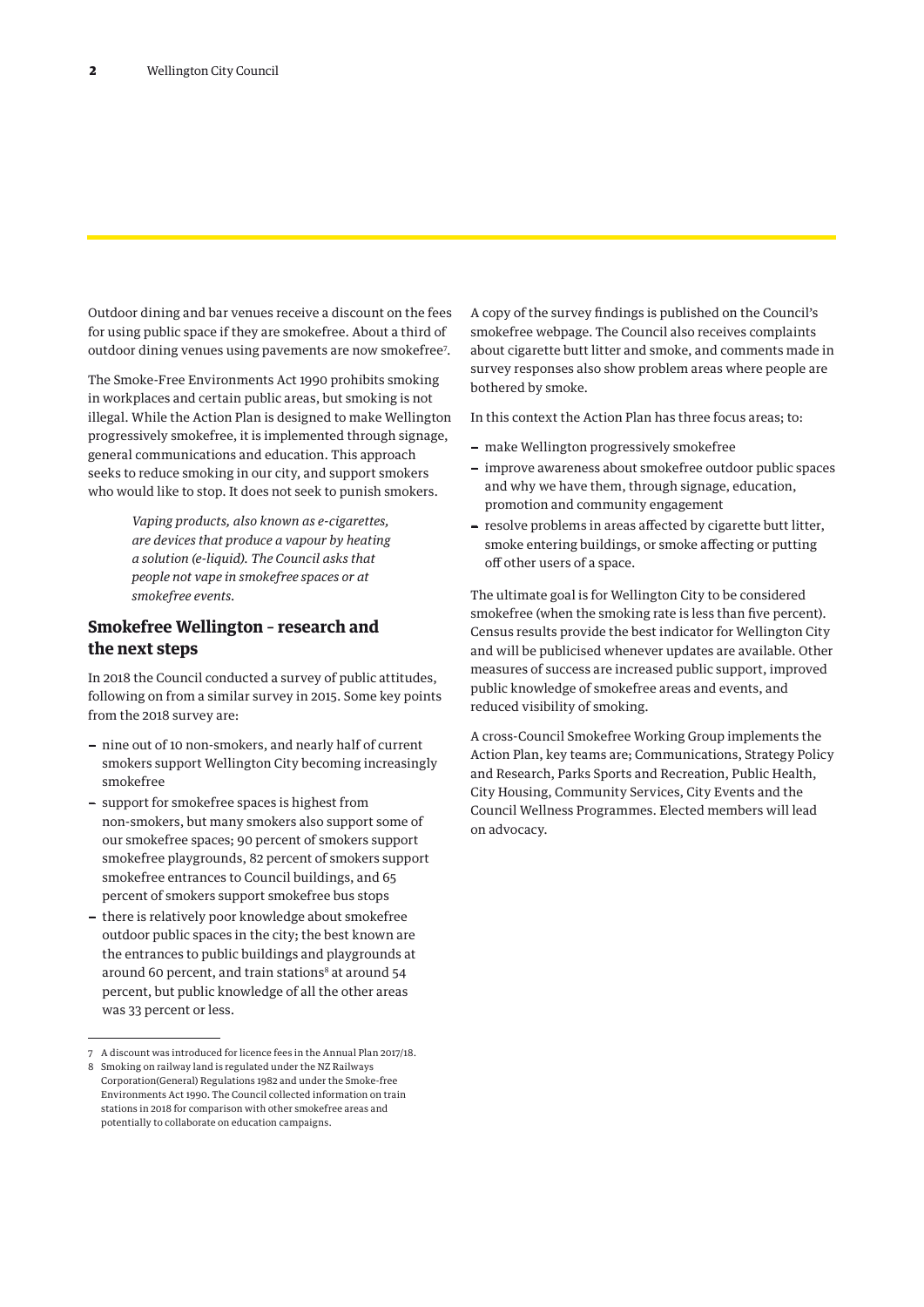# Smokefree Wellington Action Plan

#### **Make Wellington Progressively Smokefree**

- 1. Designate Wellington beaches smokefree.
- 2. Designate the Grey Street pocket park (a pedestrian area between Grey Street and Lambton Quay) smokefree.
- 3. Increase the number of smokefree places in the city, considering these criteria:
	- public support and smoker support
	- if nearby businesses or residents support smokefree status
	- if the area is commonly used by young people, children or is crowded
	- if there are smoke and litter problems
	- if an area is being redeveloped or upgraded, and
	- take account of unintended or unwanted consequences (eg smokers concentrate elsewhere).
- 4. Promote the opportunity to be smokefree to outdoor-dining and bar licence venues, to support their continued voluntary uptake of smokefree outdoor dining and bar areas. As smoking rates drop consider options to make all outdoor-dining and bar venues smokefree.
- 5. Encourage non-Council event organisers to consider smokefree events and initiatives.
- 6. Seek to collaborate with community organisations, particularly from groups and areas most affected by smoking, who wish to create and promote smokefree spaces and events. Related to this, promote and facilitate the inclusion of stop smoking service providers at public events.

#### **Improve Awareness of Smokefree Spaces and the Action Plan**

- 7. Promote awareness of Wellington's smokefree outdoor public spaces and events, to residents and visitors:
	- Develop and publish print and online resources about our smokefree areas and why we have them, and include information and links to stop smoking support.
	- Tailor resources and communications for specific audiences particularly; youth, Pacific communities, mana whenua and other Māori communities and visitors to the city.
	- Provide signs in smokefree outdoor spaces where it is practical to do so, and in line with best practice for Council signs and effective smokefree signs.
	- Provide regular public communications about smokefree outdoor spaces and the Smokefree Aotearoa goal, at events, through Council social media and other Council communications.
	- Ensure appropriate frontline staff and contractors are aware of smokefree areas and events and are able to have respectful conversations with smokers.
	- Mark World Smokefree Day 31 May with activities and/or announcements about the Smokefree Aoatearoa goal and the Action Plan.
	- Ensure Council staff are informed of the Action Plan and the free stop smoking support that is publically available.
	- Work with Greater Wellington Regional Council to promote awareness of smokefree bus stops and train stations.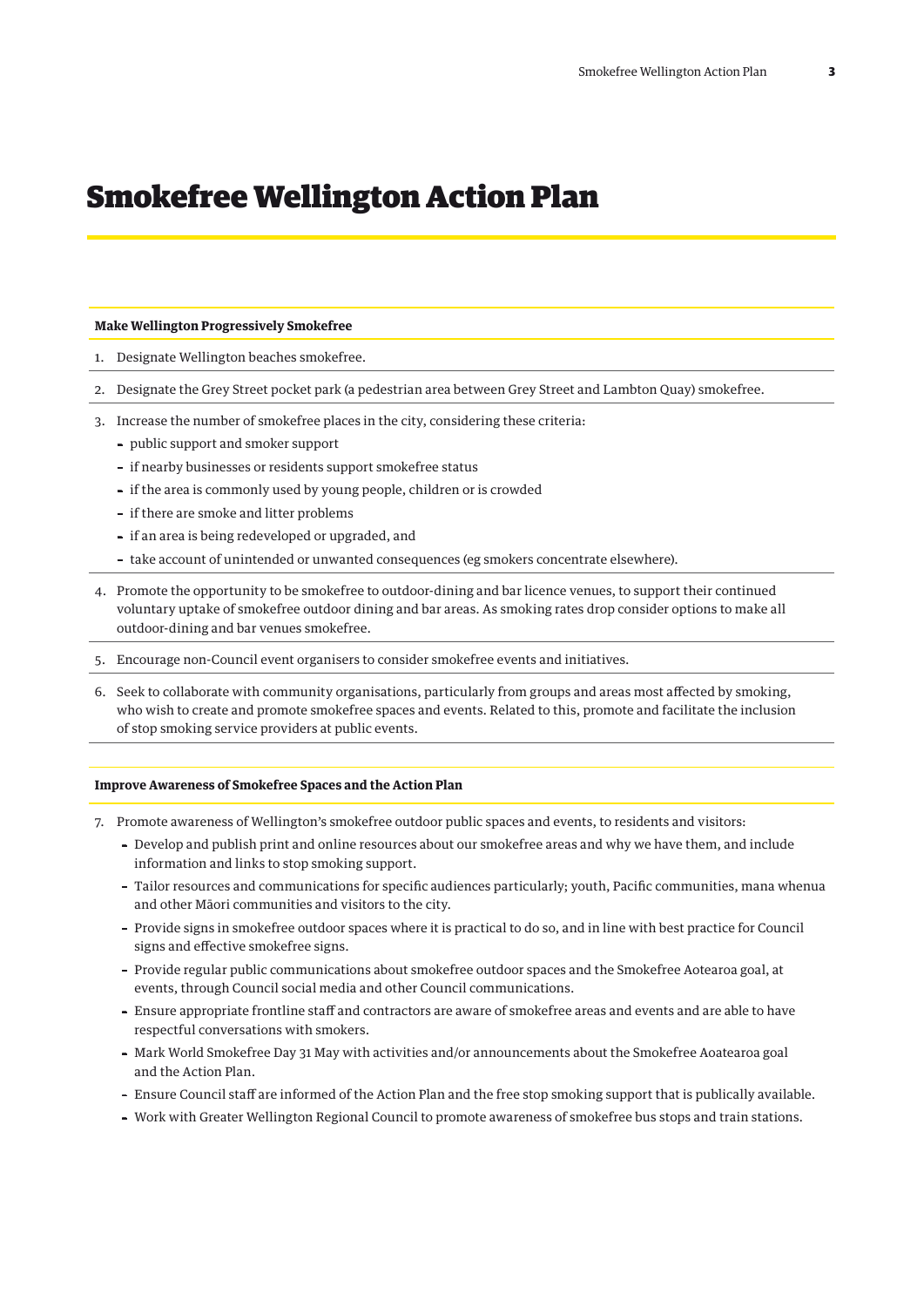### **Problem Solving**

8. Resolve problems on a case-by-case basis, in areas affected by cigarette butt litter, smoke entering buildings, or smoke affecting or putting off other users of a space.

#### **Research and Advocacy**

- 9. Conduct public attitude surveys in 2021 and 2024 to see what people know and think about smoking, vaping and smokefree outdoor public spaces, and monitor changes in attitudes.
- 10. Advocate for more controls on the supply of tobacco products, and controls on vaping and the supply of vaping products. In 2018 the Government announced the intention to review the Smokefree Environments Act 1990, which is likely to provide opportunities to participate in consultation.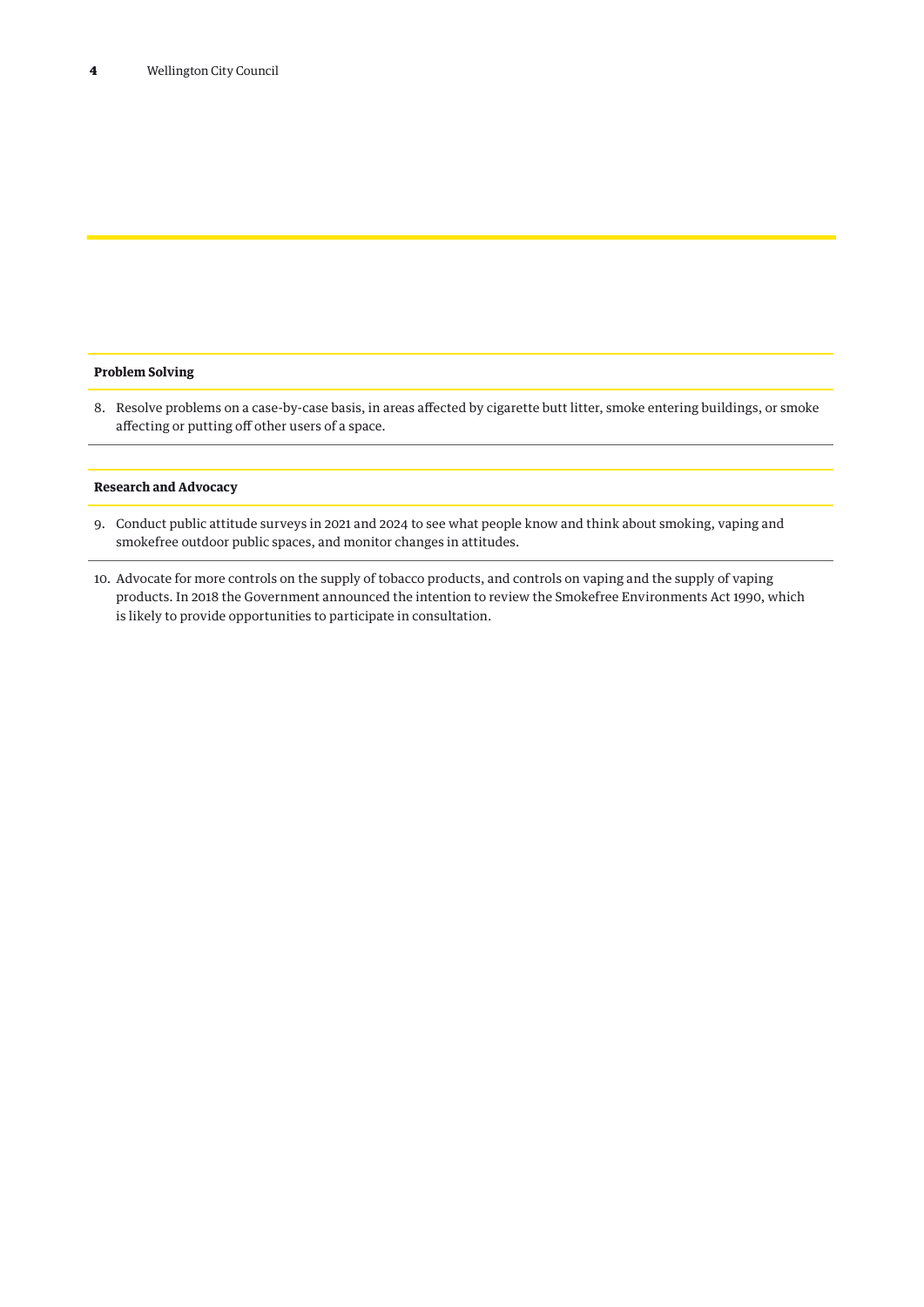# Advice from health agencies about quitting smoking

Visit the Ministry of Health website **[health.govt.nz/your](http://www.health.govt.nz/your-health/healthy-living/addictions/smoking/stop-smoking )[health/healthy-living/addictions/smoking/](http://www.health.govt.nz/your-health/healthy-living/addictions/smoking/stop-smoking ) [stop-smoking](http://www.health.govt.nz/your-health/healthy-living/addictions/smoking/stop-smoking )** for general information on quitting.

# **Get help to quit**

If you are ready to quit smoking you don't have to do it alone and you can find support in the way that best suits you, online, by phone, or face-to-face. Finding support can be the key to quitting, for example, you are five times more likely to quit with Quitline than quitting alone.

## **Meet face-to-face with a Stop Smoking Service**

Find a specialist service for a face-to-face meeting with someone through [Stop Smoking Services](https://www.smokefree.org.nz/help-advice/stop-smoking-services) **[smokefree.org.nz/](https://www.smokefree.org.nz/help-advice/stop-smoking-services) [help-advice/stop-smoking-services](https://www.smokefree.org.nz/help-advice/stop-smoking-services)**.

The local provider for Wellington is the [Tākiri Mai](http://www.takirimai.org.nz/Home)  [Te Ata Regional Stop Smoking Service](http://www.takirimai.org.nz/Home) **www.takirimai. org.nz/Home**, call on 0800 926 257.

# **Call Quitline on 0800 778 778 or visit their website [www.quit.org.nz](http://www.quit.org.nz)**

You can talk to a Quitline advisor who will help you: create a personalised quit smoking plan, understand your smoking addiction, and set a date to stop smoking – your Quit Date.

They'll also send you a Quit Pack – with supportive information and your Quitcard that you can use at your local pharmacy to get subsidised nicotine patches, gum and lozenges. Quitline also offers online tools like the [Quitblog](https://quit.org.nz/en/blogs) **quit.org.nz/en/blogs**, where you can read about people's stories and success, and share your own.

# **Talk to your doctor or pharmacist**

Doctors and pharmacists can provide advice and discuss nicotine replacement therapy.

## **Vaping as a way to stop smoking**

The Ministry of Health provides general information and advice about the use of vaping **[www.health.govt.nz/our](https://www.health.govt.nz/our-work/preventative-health-wellness/tobacco-control/vaping-smokeless-including-heated-tobacco.%20)[work/preventative-health-wellness/tobacco-control/](https://www.health.govt.nz/our-work/preventative-health-wellness/tobacco-control/vaping-smokeless-including-heated-tobacco.%20) [vaping-smokeless-including-heated-tobacco](https://www.health.govt.nz/our-work/preventative-health-wellness/tobacco-control/vaping-smokeless-including-heated-tobacco.%20)**. Vaping may help some people to stop smoking, and a stop smoking service provider will be able to discuss if vaping could help you.